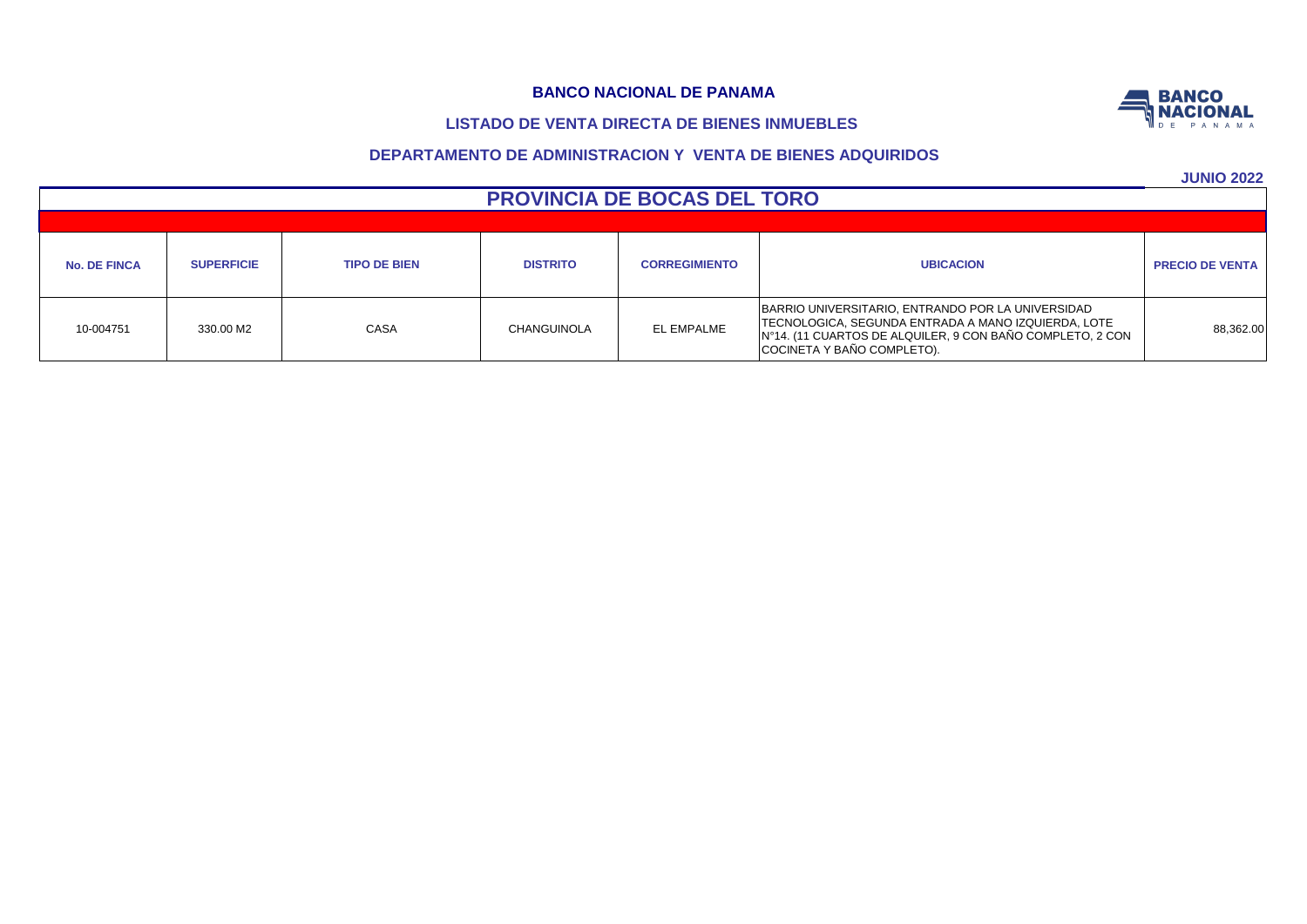**LISTADO DE VENTA DIRECTA DE BIENES INMUEBLES** 

# **DEPARTAMENTO DE ADMINISTRACION Y VENTA DE BIENES ADQUIRIDOS**



| <b>PROVINCIA DE COCLE</b> |                   |                     |                 |                      |                                                                                                                                                                            |                                  |  |  |  |  |  |
|---------------------------|-------------------|---------------------|-----------------|----------------------|----------------------------------------------------------------------------------------------------------------------------------------------------------------------------|----------------------------------|--|--|--|--|--|
| <b>No. DE FINCA</b>       | <b>SUPERFICIE</b> | <b>TIPO DE BIEN</b> | <b>DISTRITO</b> | <b>CORREGIMIENTO</b> | <b>UBICACION</b>                                                                                                                                                           | <b>PRECIO DE</b><br><b>VENTA</b> |  |  |  |  |  |
| 20-025909                 | 355.65 M2         | CASA                | AGUADULCE       | <b>AGUADULCE</b>     | URBANIZACIÓN VILLA DEL SOL, CARRETERA INTERAMERICANA,<br>FRENTE AL JARDÍN SANTA LUCIA, AVENIDA DE LAS HAMACAS Y CALLE<br>SEGUNDA, LOTE 107, DISTRITO DE AGUADULCE. (4R,2B) | 74.934.00                        |  |  |  |  |  |
| 20-040918                 | 299.00 M2         | <b>CASA</b>         | AGUADULCE       | <b>AGUADULCE</b>     | RESIDENCIAL DON BOSCO, CALLE TERCERA, LOTE C-2, DISTRITO DE<br>AGUADULCE. (2R, 1B)                                                                                         | 59,075.00                        |  |  |  |  |  |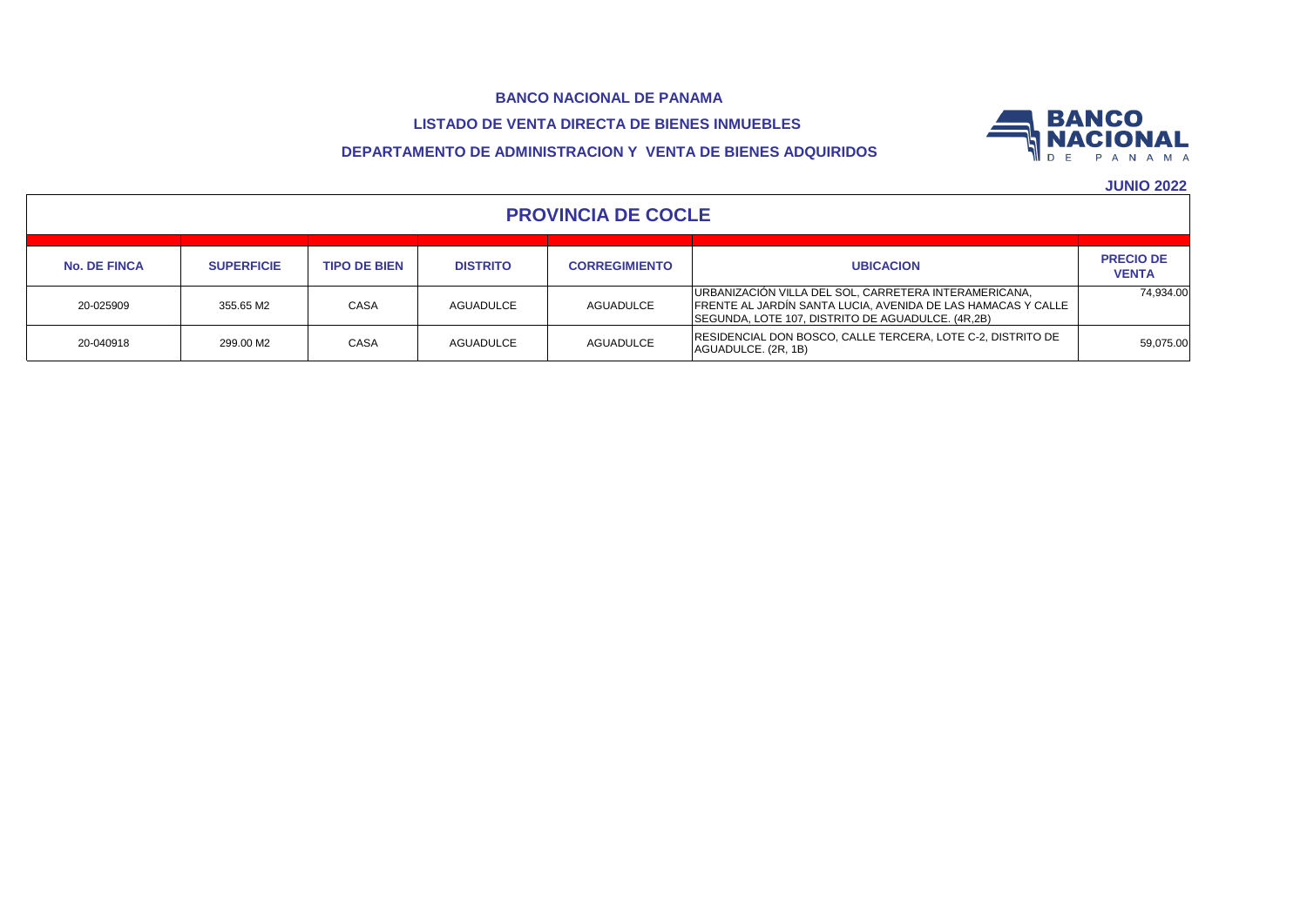#### **BANCO NACIONAL DE PANAMA LISTADO DE VENTA DIRECTA DE BIENES INMUEBLES DEPARTAMENTO DE ADMINISTRACION Y VENTA DE BIENES ADQUIRIDOS**



| <b>PROVINCIA DE COLON</b> |                   |                        |                 |                      |                                                                                                                                                     |                        |  |  |  |  |  |  |
|---------------------------|-------------------|------------------------|-----------------|----------------------|-----------------------------------------------------------------------------------------------------------------------------------------------------|------------------------|--|--|--|--|--|--|
| <b>No. DE FINCA</b>       | <b>SUPERFICIE</b> | <b>TIPO DE BIEN</b>    | <b>DISTRITO</b> | <b>CORREGIMIENTO</b> | <b>UBICACION</b>                                                                                                                                    | <b>PRECIO DE VENTA</b> |  |  |  |  |  |  |
| 30-004006                 | 800.00 M2         | <b>TERRENO</b>         | COLON           | <b>BUENA VISTA</b>   | UBICADA EN BUENA VISTA, ENTRANDO POR LA ESTACION DE<br>POLICIA, SOBRE LA VIA, DESPUES DE PASAR LA PRIMERA<br>INTERSECCION, 4TO, LOTE A MANO DERECHA | 32,000.00              |  |  |  |  |  |  |
| 30-004285                 | 125 HA            | <b>TERRENO</b>         | <b>CHAGRES</b>  | PALMAS BELLAS        | EN EL CAMINO DE TIERRA QUE CONDUCE DEL POBLADO DE<br>MATEO A PARAISO. A UNOS 3.10KM DEL POBLADO DE PALMAS<br>BELLAS, SECTOR DE COSTA ABAJO.         | 275,000.00             |  |  |  |  |  |  |
| 30-013090                 | 418.95 M2         | CASA                   | COLON           | CRISTOBAL            | URBANIZACION NUEVA PRIMAVERA, CALLE VEREDA CLAVELES.<br>CASA N° 48, CORREGIMIENTO DE CRISTOBAL, DISTRITO DE<br>COLON. (4R,3B)                       | 91,000.00              |  |  |  |  |  |  |
| 30-013998                 | 3.485.63 M2       | <b>LOCAL COMERCIAL</b> | COLON           | <b>CRISTOBAL</b>     | NUEVO SAN JUAN, SECTOR DE PALENQUE, CARRETERA SAN<br>JUAN HACIA PALENQUE, LOTE S/N, LOCAL COMERCIAL DE<br>MOBILIARIO SELECTO, S.A.                  | 150,000,00             |  |  |  |  |  |  |
| 30-048171                 | 328.00 M2         | <b>PH</b>              | COLON           | BARRIO NORTE         | CALLE PRIMERA PASEO WASHINGTON, CONDOMINIO P.H. LA<br>RIVIERA TOWER, APARTAMENTO 3. (4R, 4.5B)                                                      | 260,000.00             |  |  |  |  |  |  |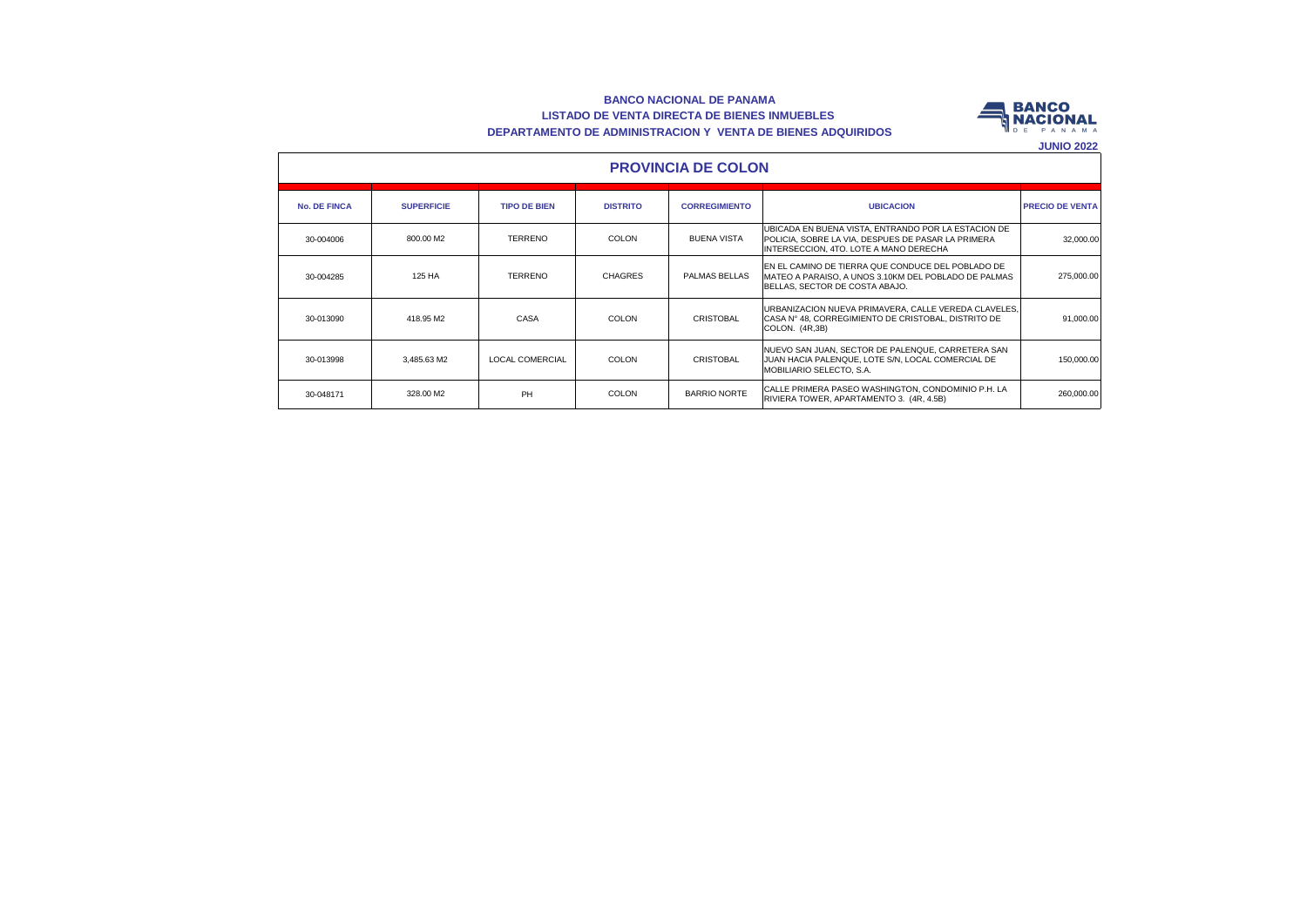#### **LISTADO DE VENTA DIRECTA DE BIENES INMUEBLES**



|  |  |  | <b>JUNIO 2022</b> |  |
|--|--|--|-------------------|--|
|  |  |  |                   |  |

**BANCO** 

|                     | <b>PROVINCIA DE CHIRIQUI</b> |                     |                    |                         |                                                                                                                                                                    |                        |  |  |  |  |  |  |
|---------------------|------------------------------|---------------------|--------------------|-------------------------|--------------------------------------------------------------------------------------------------------------------------------------------------------------------|------------------------|--|--|--|--|--|--|
| <b>No. DE FINCA</b> | <b>SUPERFICIE</b>            | <b>TIPO DE BIEN</b> | <b>DISTRITO</b>    | <b>CORREGIMIENTO</b>    | <b>UBICACION</b>                                                                                                                                                   | <b>PRECIO DE VENTA</b> |  |  |  |  |  |  |
| 40-044050           | 821.35 M2                    | CASA                | <b>BUGABA</b>      | LA CONCEPCION           | URBANIZACION BELLO HORIZONTE, CALLE SIN NOMBRE, DISTRITO DE<br>BUGABA. (3R, 2B)                                                                                    | 78,746.00              |  |  |  |  |  |  |
| 40-034397           | 171 HA + 4.452.17 M2         | <b>TERRENO</b>      | <b>SAN LORENZO</b> | <b>BOCA DEL MONTE</b>   | SOBRE LA CARRETERA INTERAMERICANA, EN EL SECTOR DE LAS VUELTAS<br>EN BOCA DEL MONTE. A UNOS 24 KM DE LA CIUDAD DE DAVID Y A 10 KM DEL<br>AL ENTRADA DE BOCA CHICA. | 1,147,800.00           |  |  |  |  |  |  |
| 40-054637           | 469.08 M2                    | CASA                | <b>DAVID</b>       | <b>DAVID SUR</b>        | URBANIZACION CIUDAD ACUARIO, LOTE 168, SOBRE LA AVENIDA LUCERO. (3R,<br>2B)                                                                                        | 74,323.00              |  |  |  |  |  |  |
| 40-058325           | 1 HAS+7,711.90 M2            | <b>TERRENO</b>      | BARÚ               | RODOLFO AGUILAR DELGADO | AGUACATON, A 100 MTS APROXIMADAMENTE ANTES DE LLEGAR A LA<br>ENTRADA DE LOS OLIVOS, LOTE UBICADO A MANO IZQUIERDA.                                                 | 73,450.00              |  |  |  |  |  |  |
| 40-071011           | 5,642.46 M2                  | <b>TERRENO</b>      | <b>BOQUETE</b>     | ALTO DE BOQUETE         | LAS TRANCAS, A 200 MTS, APROXIDAMENTE DE LA ENTRADA DE BRAZOS DE<br>COCHEA, EN LA VÍA DAVID A BOQUETE.                                                             | 160,000.00             |  |  |  |  |  |  |
| 40-428597           | 301.80 M2                    | CASA                | <b>DAVID</b>       | <b>DAVID SUR</b>        | URBANIZACIÓN VILLA IDA, CALLE PRIMERA, LOTE No. 10-B. (2R, 1B)                                                                                                     | 38,491.00              |  |  |  |  |  |  |
| 40-061698           | 450.00 M2                    | CASA                | <b>DOLEGA</b>      | LOS ALGARROBOS          | URBANIZACION NUEVO HORIZONTE, PRIMERA ENTRADA A LA DERECHA,<br>SOBRE LA AVENIDA A. LOTE No. 21, OCTAVA CASA A MANO DE DERECHA,<br>DISTRITO DE DOLEGA.              | 49,331.00              |  |  |  |  |  |  |

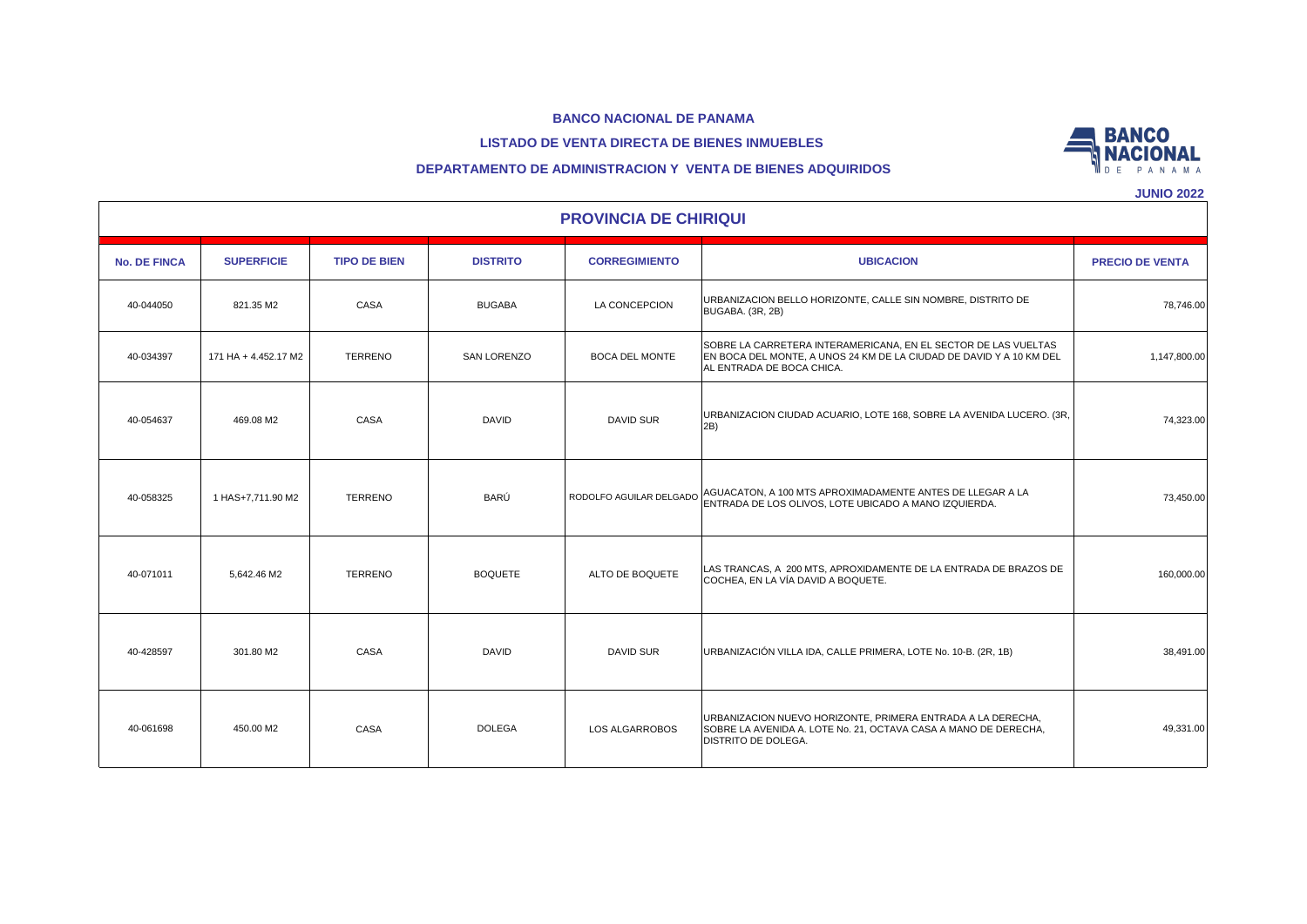|                     | <b>PROVINCIA DE CHIRIQUI</b> |                     |                 |                      |                                                                                                                                                 |                        |  |  |  |  |  |
|---------------------|------------------------------|---------------------|-----------------|----------------------|-------------------------------------------------------------------------------------------------------------------------------------------------|------------------------|--|--|--|--|--|
| <b>No. DE FINCA</b> | <b>SUPERFICIE</b>            | <b>TIPO DE BIEN</b> | <b>DISTRITO</b> | <b>CORREGIMIENTO</b> | <b>UBICACION</b>                                                                                                                                | <b>PRECIO DE VENTA</b> |  |  |  |  |  |
| 40-30136916         | 166.50 M2                    | CASA                | <b>DOLEGA</b>   | LOS ALGARROBOS       | URBANIZACION VALLE DE LOS ALGARROBOS, LOTE Nº 346 DE VALLE VI,<br>MANZANA "N", CORREGIMIENTO DE LOS ALGARROBOS, DISTRITO DE DOLEGA.<br>(2R, 1B) | 40,526.00              |  |  |  |  |  |
| 40-30150024         | 1,109.28 M2                  | CASA                | <b>DAVID</b>    | <b>LAS LOMAS</b>     | MATA DEL NANCE, ENTRADO POR LA BODEGA ERICK A MANO IZQUIERDA,<br>LOTE N° 51. (3R, 2B)                                                           | 92,198.00              |  |  |  |  |  |
| 40-30217726         | 166.50 M2                    | CASA                | <b>DOLEGA</b>   | LOS ALGARROBOS       | RESIDENCIAL VALLE DE LOS ALGARROBOS (VALLE 6), UBICADO EN CALLE<br>TERCERA, LOTE Nº 244. (3R, 1B)                                               | 42,986.00              |  |  |  |  |  |
| 40-30194884         | 630.29 M2                    | CASA                | <b>BOQUERON</b> | <b>BAGALA</b>        | RESIDENCIAL LOS ANGELES, UBICADA EN LA AVENIDA SAN RAFAEL, PRIMERA<br>CALLE A LA IZQUIERDA LOTE DE ESQUINA NO.54. (3R, 2B)                      | 72,787.00              |  |  |  |  |  |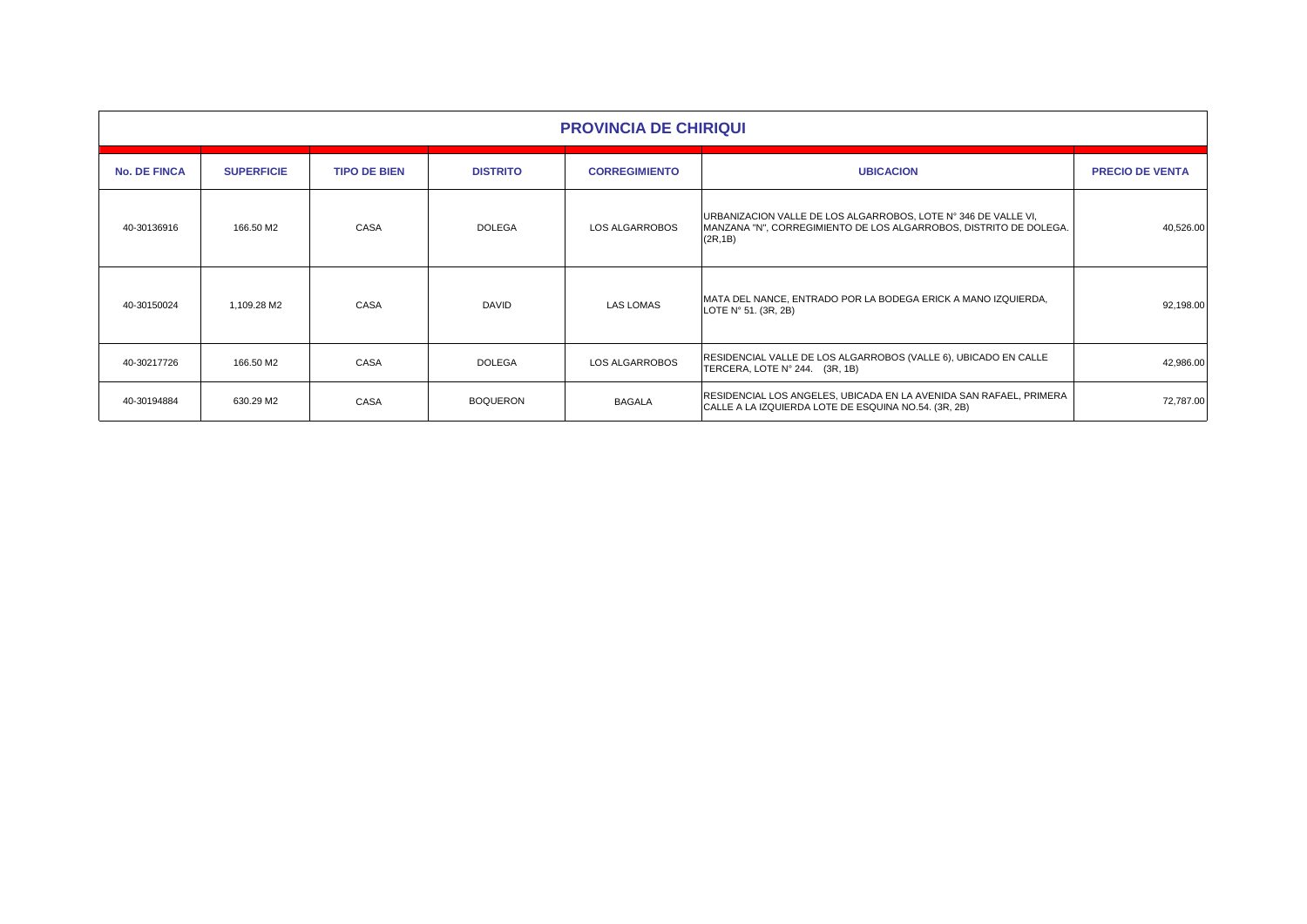



## **DEPARTAMENTO DE ADMINISTRACION Y VENTA DE BIENES ADQUIRIDOS**

|                            |                   |                     |                  |                         |                                                                                                                                                                                                                                                                                                                                                                                                                                                                                                                                                                                                                                                                                                       | JUNIU ZUZZ             |  |  |  |  |
|----------------------------|-------------------|---------------------|------------------|-------------------------|-------------------------------------------------------------------------------------------------------------------------------------------------------------------------------------------------------------------------------------------------------------------------------------------------------------------------------------------------------------------------------------------------------------------------------------------------------------------------------------------------------------------------------------------------------------------------------------------------------------------------------------------------------------------------------------------------------|------------------------|--|--|--|--|
| <b>PROVINCIA DE DARIEN</b> |                   |                     |                  |                         |                                                                                                                                                                                                                                                                                                                                                                                                                                                                                                                                                                                                                                                                                                       |                        |  |  |  |  |
| <b>No. DE FINCA</b>        | <b>SUPERFICIE</b> | <b>TIPO DE BIEN</b> | <b>DISTRITO</b>  | <b>CORREGIMIENTO</b>    | <b>UBICACION</b>                                                                                                                                                                                                                                                                                                                                                                                                                                                                                                                                                                                                                                                                                      | <b>PRECIO DE VENTA</b> |  |  |  |  |
| 50-002857                  | 61 HAS+9,295 M2   | <b>TERRENO</b>      | CHEPIGANA        | <b>RIO CONGO ARRIBA</b> | POBLADO DE TORTI POR MEDIO DE LA CARRETERA HACIA PLATANILLA HASTA<br>EL DESVIO HACIA EL SECTOR DE RÍO VENADOARRIBA. SE RECORREN UNOS<br>12.7KM DE ESTE HASTA LA FINCA. NOTA ACLARATORIA: HAY QUE CRUZAR TRES<br>RÍOS DEL PUNTO HASTA DONDE LLEGA EL CARRO HASTA LA FINCA SE HACE EL<br>RECORRIDO DE 1.0 KM, CAMINANDO O A CABALLO.                                                                                                                                                                                                                                                                                                                                                                    | 130,050.00             |  |  |  |  |
| 50-004472                  | 127 HA + 4,101 M2 | <b>TERRENO</b>      | <b>CHEPIGANA</b> | <b>SANTA FE</b>         | SITUADA A LA ORILLA DEL CAMINO QUE VA DE SANTA FE A TAMARINDO. DESDE<br>LA FERIA DE SANTA FE SE RECORREN 8.3 KILOMETROS HASTA LA FINCA. LA<br>CUAL SE ENCUENTRA UBICADA A LA MANO IZQUIERDA DE LA VÍA, EN LA<br>COMUNIDAD DE QUEBRADA MUERTO.                                                                                                                                                                                                                                                                                                                                                                                                                                                         | 191,200.00             |  |  |  |  |
| 50-006189                  | 87 HAS +9.646 M2  | <b>TERRENO</b>      | <b>CHEPIGANA</b> |                         | FINCA UBICADA EN LA LOCALIDAD DE RÍO PEDASÍ. TOMANDO LA CARRETERA<br>RIO CONGO ARRIBA QUE CONDUCE DE PLATANILLA A BARRIALES. RECORRIENDO 25 KM HASTA LA<br>FINCA QUE SE ENCUENTRA A MANOS IZQUIERDA.                                                                                                                                                                                                                                                                                                                                                                                                                                                                                                  | 243.600.00             |  |  |  |  |
| 50-316273                  | 71 HAS + 5426 M2  | <b>TERRENO</b>      | <b>CHEPIGANA</b> | RIO CONGO               | GLOBO DE TERRENO UBICADO EN LA COMUNIDAD DE TIGRE VIENTO.<br>ENTRANDO POR TORTÍ HASTA LLEGAR AL PUESTO DE SENAFRONT. TOMA A LA<br>DERECHA POR CAMINO DE PIEDRA SUELTA POR 1:20 HR., HASTA LLEGAR A LA<br>FINCA: LA MISMA ESTA UBICADA A 32.93 KM. DE LA CARRETERA<br>INTERAMERICANA.                                                                                                                                                                                                                                                                                                                                                                                                                  | 200,000.00             |  |  |  |  |
| 50-316619                  | 22 HA S+ 4.277 M2 | <b>TERRENO</b>      | CHEPIGANA        | RIO CONGO               | GLOBO DE TERRENO UBICADO EN LA COMUNIDAD DE TIGRE VIENTO.<br>ENTRANDO POR EL CAMINO DE EUSEBIO A SAN PEDRITO. LUEGO POR UN<br>CAMINO DE SERVICIO A ESTA Y OTRAS FINCAS Y POR COMUNIDAD DE BIENES<br>A TRAVES DE LA FINCA 316273, RECORRIENDO 0.68 KM A TRAVES DE ESTE.<br>ICOMO REFERENCIA LA FINCA ESTA A 1.53 KM DESDE LA ESCUELA. DE TIGRE<br>VIENTO. A 5.23KM DE LA ESCUELA DE QUEBRADA DE EUSEBIO Y A 12.13 KM DE<br>LA LOCALIDAD DE CUCUNATI. LA CARRETERA PANAMERICANA ENTRANDO POR<br>SANTA FE ESTA A 32.93 KM. LA VENTA SE REALIZA A PRECIO ALZADO DE<br>CONFORMIDAD CON LAS CONSTANCIAS REGISTRALES SEGUN LO<br>ESTABLECIDO EN EL ARTICULO 1241 DEL CODIGO CIVIL. DISTRITO DE<br>CHEPIGANA. | 63,500.00              |  |  |  |  |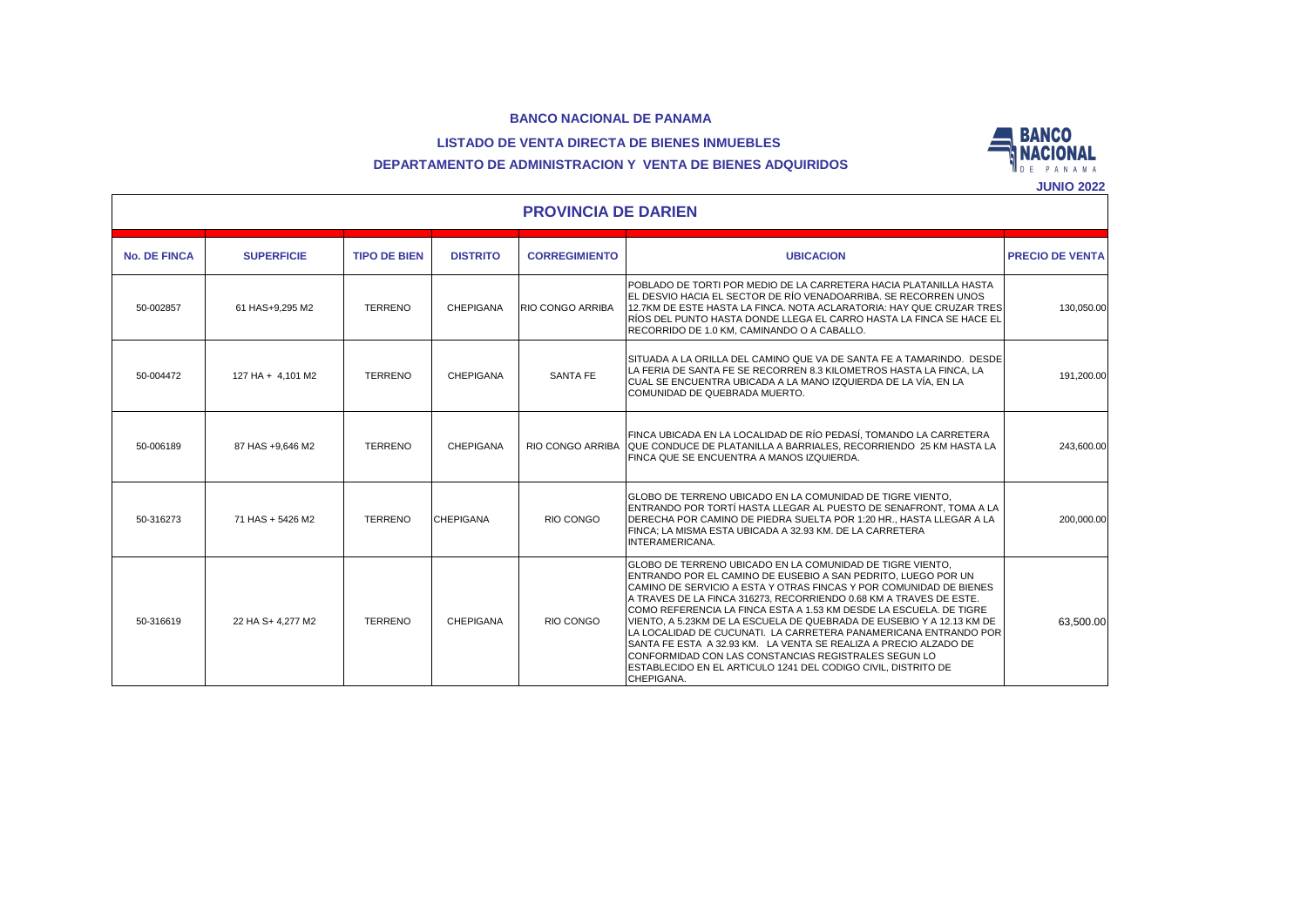#### **BANCO NACIONAL DE PANAMA LISTADO DE VENTA DIRECTA DE BIENES INMUEBLES**



#### **DEPARTAMENTO DE ADMINISTRACION Y VENTA DE BIENES ADQUIRIDOS**

| <b>PROVINCIA DE HERRERA</b> |
|-----------------------------|
|-----------------------------|

| <b>No. DE FINCA</b> | <b>SUPERFICIE</b> | <b>TIPO DE BIEN</b>   | <b>DISTRITO</b> | <b>CORREGIMIENTO</b> | <b>UBICACION</b>                                                                                                                                                                                                                                                                                            | <b>PRECIO DE</b><br><b>VENTA</b> |                                                                                     |            |  |  |  |  |  |  |  |  |  |  |  |  |  |  |  |  |  |  |
|---------------------|-------------------|-----------------------|-----------------|----------------------|-------------------------------------------------------------------------------------------------------------------------------------------------------------------------------------------------------------------------------------------------------------------------------------------------------------|----------------------------------|-------------------------------------------------------------------------------------|------------|--|--|--|--|--|--|--|--|--|--|--|--|--|--|--|--|--|--|
| 60-040120           | 56 HA + 8223 M2   | <b>TERRENO</b>        | LOS POZOS       | <b>LA PITALOZA</b>   | UBICADO EN EL CHIROTE. SE LLEGA POR CARRETERA DE ASFALTO QUE VA DE MACARACAS A<br>LLLANO DE PIEDRA. LUEGO DE LA MESA DE MACARACAS A LA PITALOZA. DE ALLÍ SE TOMA EL<br>CAMINO HACIA EL CHIROTE Y LA FINCA SE ENCUENTRA A UNOS 14 KM A MANO DERECHA.<br>CORREGIMIENTO DE LA PITALOZA. DISTRITO DE LOS POZOS. | 85.250.00                        |                                                                                     |            |  |  |  |  |  |  |  |  |  |  |  |  |  |  |  |  |  |  |
| 60-399705           | 562.08 M2         | LOCAL COMERCIAL/HOTEL | PARITA          | PARITA               |                                                                                                                                                                                                                                                                                                             |                                  | ANTIGUO HOSTAL SARIGUA, SOBRE CALLE QUINTA (5TA), EN PARTE POSTERIOR DE LA SUCURSAL | 148,602.00 |  |  |  |  |  |  |  |  |  |  |  |  |  |  |  |  |  |  |
| 60-399707           | 573.39 M2         |                       |                 |                      |                                                                                                                                                                                                                                                                                                             |                                  |                                                                                     |            |  |  |  |  |  |  |  |  |  |  |  |  |  |  |  |  |  |  |
| 60-399708           | 682.15 M2         |                       |                 |                      | UNA.                                                                                                                                                                                                                                                                                                        | 157.010.00                       |                                                                                     |            |  |  |  |  |  |  |  |  |  |  |  |  |  |  |  |  |  |  |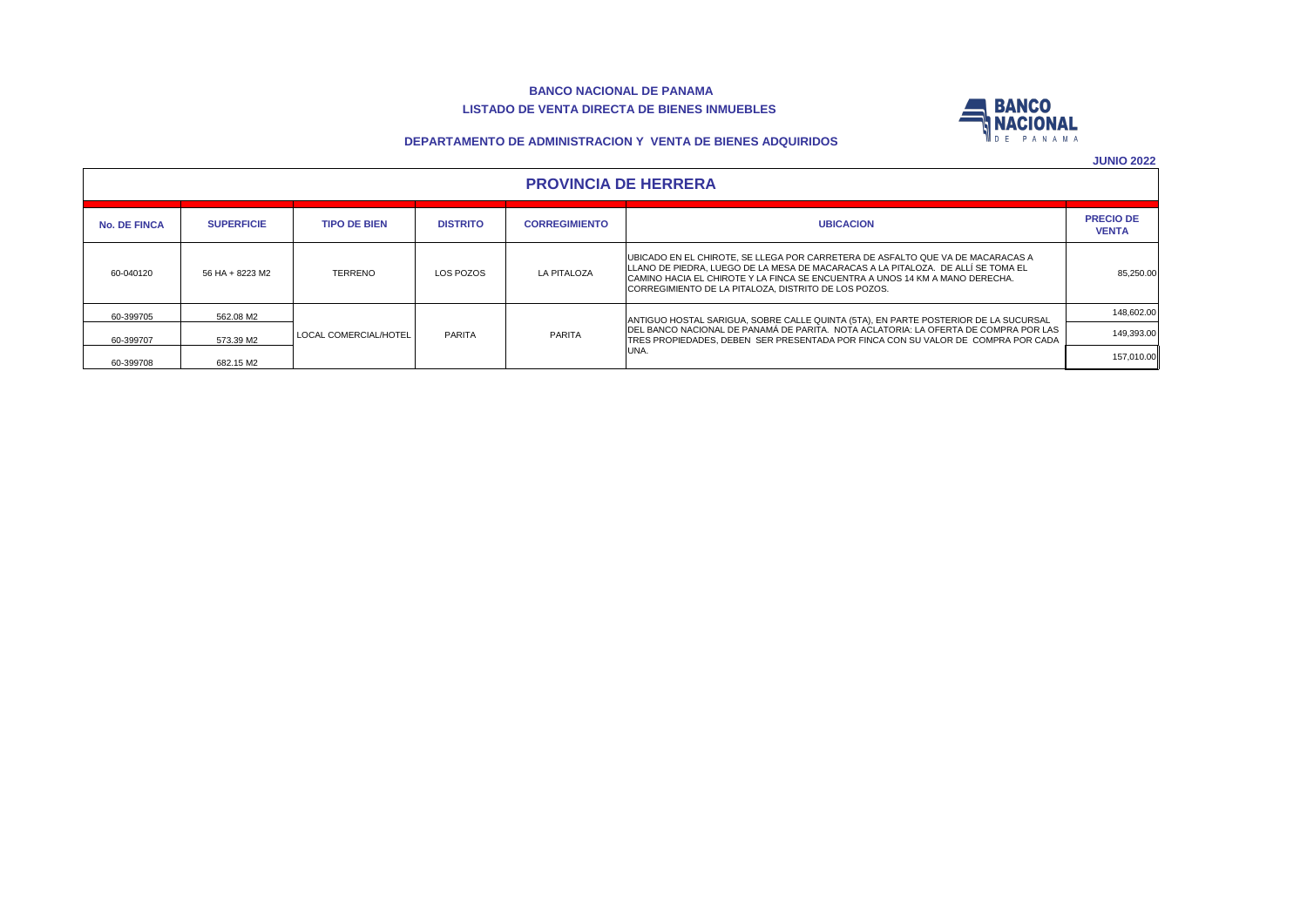# **LISTADO DE VENTA DIRECTA DE BIENES INMUEBLES**



## **DEPARTAMENTO DE ADMINISTRACION Y VENTA DE BIENES ADQUIRIDOS**

|                     | <b>PROVINCIA DE LOS SANTOS</b> |                     |                   |                      |                                                                                                                                                                                                                                                                                                                                                                 |                        |  |  |  |  |  |  |
|---------------------|--------------------------------|---------------------|-------------------|----------------------|-----------------------------------------------------------------------------------------------------------------------------------------------------------------------------------------------------------------------------------------------------------------------------------------------------------------------------------------------------------------|------------------------|--|--|--|--|--|--|
| <b>No. DE FINCA</b> | <b>SUPERFICIE</b>              | <b>TIPO DE BIEN</b> | <b>DISTRITO</b>   | <b>CORREGIMIENTO</b> | <b>UBICACION</b>                                                                                                                                                                                                                                                                                                                                                | <b>PRECIO DE VENTA</b> |  |  |  |  |  |  |
| 70-26746            | 8 HAS+2001 M2                  | <b>TERRENO</b>      | <b>TONOSI</b>     | <b>TONOSI</b>        | UBICADA EN TONOSI (CABECERA), ACCESO POR LA CARRETERA QUE CONDUCE<br>A GUANICO. PASANDO LA TERMINAL DE TRANSPORTE DE TONOSI. SE<br>RECORREN UNOS 400 METROS APROXIMADOS.                                                                                                                                                                                        | 82.001.00              |  |  |  |  |  |  |
| 70-28137            | 7 HAS+9.263 M2                 | <b>TERRENO</b>      | <b>TONOSI</b>     | <b>TONOSI</b>        | UBICADA EN TONOSI (CABECERA), ACCESO POR LA CARRETERA QUE CONDUCE<br>A GUANICO. PASANDO LA TERMINAL DE TRANSPORTE DE TONOSI SE RECORREN<br>UNOS 400 METROS APROXIMADOS.                                                                                                                                                                                         | 79,263.00              |  |  |  |  |  |  |
| 70-043744           | 1.840.00 M2                    | CASA                | <b>LOS SANTOS</b> | <b>LAS GUABAS</b>    | EN EL POBLADO DE LAS GUABAS, CALLE A VILLA LOURDES, FRENTE A LA PLAZA<br>Y A LA IGLESIA DE LA COMUNIDAD: MUY CERCA AL CENTRO DE SALUD Y A LA<br>CORREGIDURÍA DE LAS GUABAS. A 3 KM DE LA CARRETERA NACIONAL QUE<br>CONDUCE A AGUA BUENA Y MACARACAS. CORREGIMIENTO DE LAS GUABAS.<br><b>DISTRITO DE LOS SANTOS.</b>                                             | 34,500.00              |  |  |  |  |  |  |
| 70-434323           | 59 HAS+3153 M2                 | <b>TERRENO</b>      | <b>TONOSI</b>     | EL CORTEZO           | UBICADA EN EL LUGAR DENOMINADO EL MARROQUIN DE EL CORTEZO.<br>PARTIENDO DEL LUGAR CONOCIDO COMO LAS VIDAS. SE RECORREN 12<br>KILOMETRO APROXIMADAMENTE, UBICANDO LA FINCA A MANO DERECHA,<br>DISTRITO DE TONOSI. CORREGIMIENTO EL CORTEZO.NOTA: ESTA FINCA SON DE<br>DIFICIL ACCESO Y PARA LA TEMPORADA DE INVIERNO SOLO SE PUEDE<br><b>INGRESAR A CABALLO.</b> | 88,973.00              |  |  |  |  |  |  |
| 70-045405           | 145 HAS+9847 M2                | <b>TERRENO</b>      | <b>TONOSI</b>     | EL CORTEZO           | UBICADA EN EL LUGAR DENOMINADO EL MARROQUIN DE EL CORTEZO.<br>PARTIENDO DEL LUGAR CONOCIDO COMO LAS VIDAS, SE RECORREN 12<br>KILOMETRO APROXIMADAMENTE. UBICANDO LA FINCA A MANO DERECHA.                                                                                                                                                                       | 145,990.00             |  |  |  |  |  |  |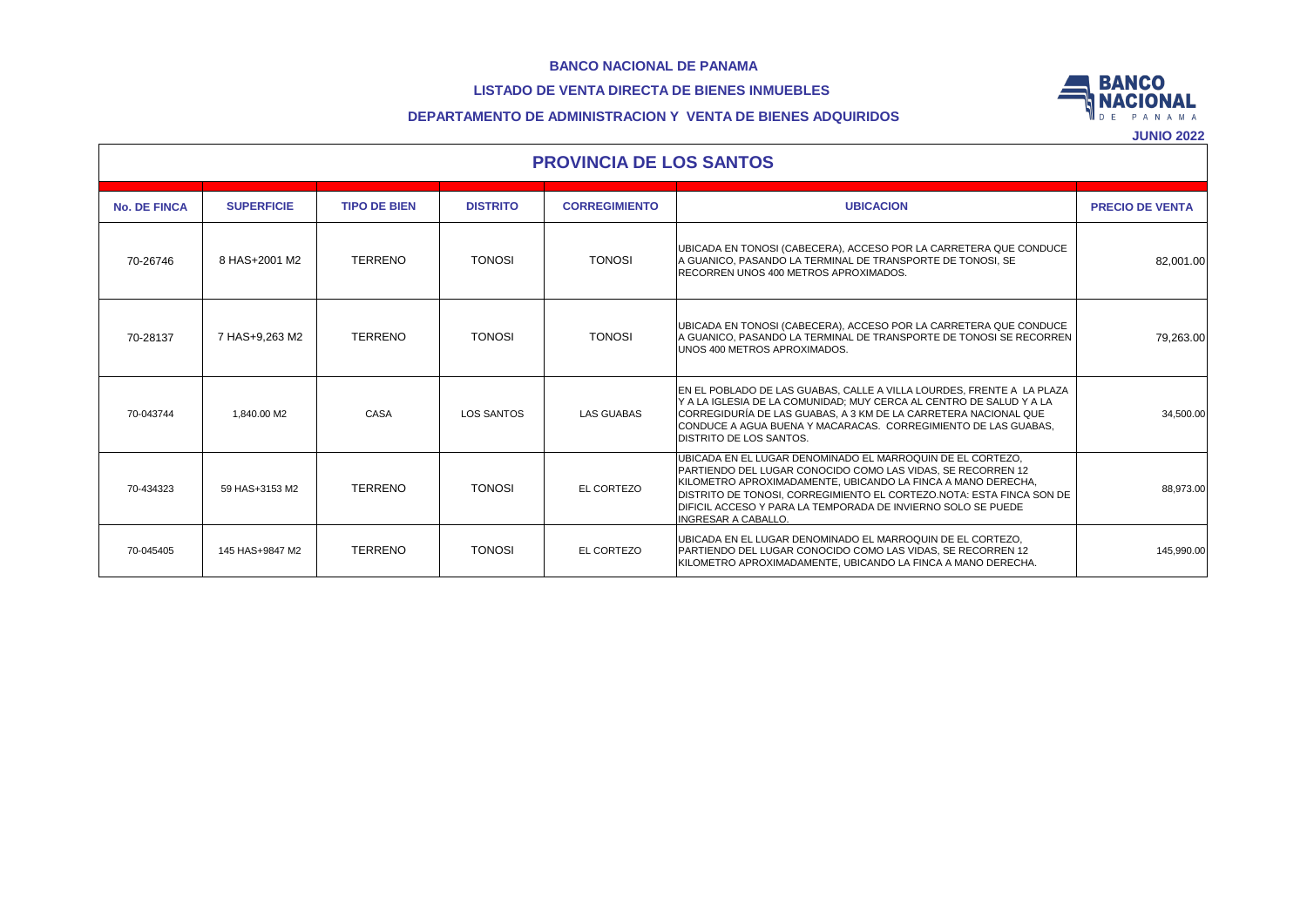# **LISTADO DE VENTA DIRECTA DE BIENES INMUEBLES**



**JUNIO 2022**

**BANCO NACIONAL** 

|                     | <b>PROVINCIA DE PANAMA</b> |                        |                 |                      |                                                                                                                                                                                                                                            |                        |  |  |  |  |  |  |
|---------------------|----------------------------|------------------------|-----------------|----------------------|--------------------------------------------------------------------------------------------------------------------------------------------------------------------------------------------------------------------------------------------|------------------------|--|--|--|--|--|--|
| <b>No. DE FINCA</b> | <b>SUPERFICIE</b>          | <b>TIPO DE BIEN</b>    | <b>DISTRITO</b> | <b>CORREGIMIENTO</b> | <b>UBICACION</b>                                                                                                                                                                                                                           | <b>PRECIO DE VENTA</b> |  |  |  |  |  |  |
| 80-031223           | 147.07 M2                  | PH                     | <b>PANAMA</b>   | <b>BELLA VISTA</b>   | UBICADO EN LA CALLE ENRIQUE GEENZIER A UNOS 150.00 M DE LA<br>INTERSECCION CON LA CALLE EUSEBIO A. MORALES, SECTOR EL<br>CANGREJO, CALLE 49 A, P.H. EL REY. (3R, 2B)                                                                       | 200,000.00             |  |  |  |  |  |  |
| 80-045400           | 140.00 M2                  | <b>LOCAL COMERCIAL</b> | <b>PANAMA</b>   | PUEBLO NUEVO         | LOCAL No. 29 PLAZA COMERCIAL SAN FERNANDO, CONTIGUO AL EDIFICIO<br>DE LOS CONSULTORIOS SAN FERNANDO, ANTIGUO SALON DE BELLEZA<br>JARVIS, 1º ALTO, SOBRE EL BANCO NACIONAL DE PANAMA,<br>CORREGIMIENTO DE PUEBLO NUEVO. DISTRITO DE PANAMÁ. | 200,000.00             |  |  |  |  |  |  |
| 80-049586           | 2.639.00 M2                | LOCAL COMERCIAL        | <b>PANAMA</b>   | CALIDONIA            | PH POLI TORRE B, TERCER NIVEL, LOCAL 10-B ENTRE AVENIDA CUBA Y<br>JUSTO AROSEMENA, CALLE 26 Y 27.                                                                                                                                          | 260,000.00             |  |  |  |  |  |  |
| 80-090360           | 109.58 M2                  | CASA                   | <b>PANAMA</b>   | <b>PACORA</b>        | SECTOR DE PACORA, URBANIZACION MIRADOR DEL BOSQUE, CIUDAD<br>SANTA FE, PH 40 EINTEIN, CALLE PRINCIPAL, CASA NO. 21 (3R, 1 1/2B)                                                                                                            | 60,000.00              |  |  |  |  |  |  |
| 80-097168           | 166.01 M2                  | PH                     | <b>PANAMA</b>   | <b>SAN FRANCISCO</b> | P.H. THE COSMOPOLITAN, APARTAMENTO 12 H-1, SAN FRANCISCO, CALLE<br>67. (3R, 3B Y 2 ESTACIONAMIENTO)                                                                                                                                        | 262.300.00             |  |  |  |  |  |  |
| 80-122443           | 4.581.55 M2                | <b>TERRENO</b>         | <b>PANAMA</b>   | <b>CHILIBRE</b>      | ALTOS DEL FRENTE EN URBANIZACION ALTOS DE CERRO AZUL, FRENTE A<br>CALLE LA BANDEIRA, LOTE 48.                                                                                                                                              | 68,700.00              |  |  |  |  |  |  |
| 80-123470           | 2.415.56 M2                | <b>TERRENO</b>         | <b>PANAMA</b>   | <b>CHILIBRE</b>      | URBANIZACION ALTOS DE CERRO AZUL, SECTOR ALTOS DEL FRENTE,<br>CALLE PASEO DEL HIMLAYA, LOTE 138-B Y LOTE 139-C, CORREGIMIENTO<br>DE PACORA, DISTRITO DE PANAMA. NOTA : ESTAS FINCAS SE VENDEN                                              | 42,000.00              |  |  |  |  |  |  |
| 80-123471           | 2.963.70 M2                | <b>TERRENO</b>         | <b>PANAMA</b>   | <b>CHILIBRE</b>      | JUNTAS Y LA CONSIGNACIÓN DEL 5% DEBE SER PRESENTADA DE FORMA<br>INDIVIDUAL DOS CHEQUES).                                                                                                                                                   | 51,000.00              |  |  |  |  |  |  |
| 80-216167           | 1,048.88 M2                | <b>TERRENO</b>         | CHEPO           | EL LLANO             | POBLADO TRES QUEBRADAS, SECTOR DE CAÑITAS, A 15.3 KMS DE LA<br>CARRETERA INTERAMERICANA, CORREGIMIENTO DE EL LLANO, DISTRITO<br>DE CHEPO.                                                                                                  | 8,500.00               |  |  |  |  |  |  |
| 80-222595           | 555.00 M2                  | CASA                   | LA CHORRERA     | <b>GUADALUPE</b>     | UBICADA EN EL SECTOR DE GUADALUPE, ENTRANDO POR LA IMAGEN DE<br>LA VIRGEN DE GUADALUPE, CALLE B SEGUNDA A LA DERECHA FINAL, CASA<br>NO. 35. (2 R, 1 B)                                                                                     | 69,400.00              |  |  |  |  |  |  |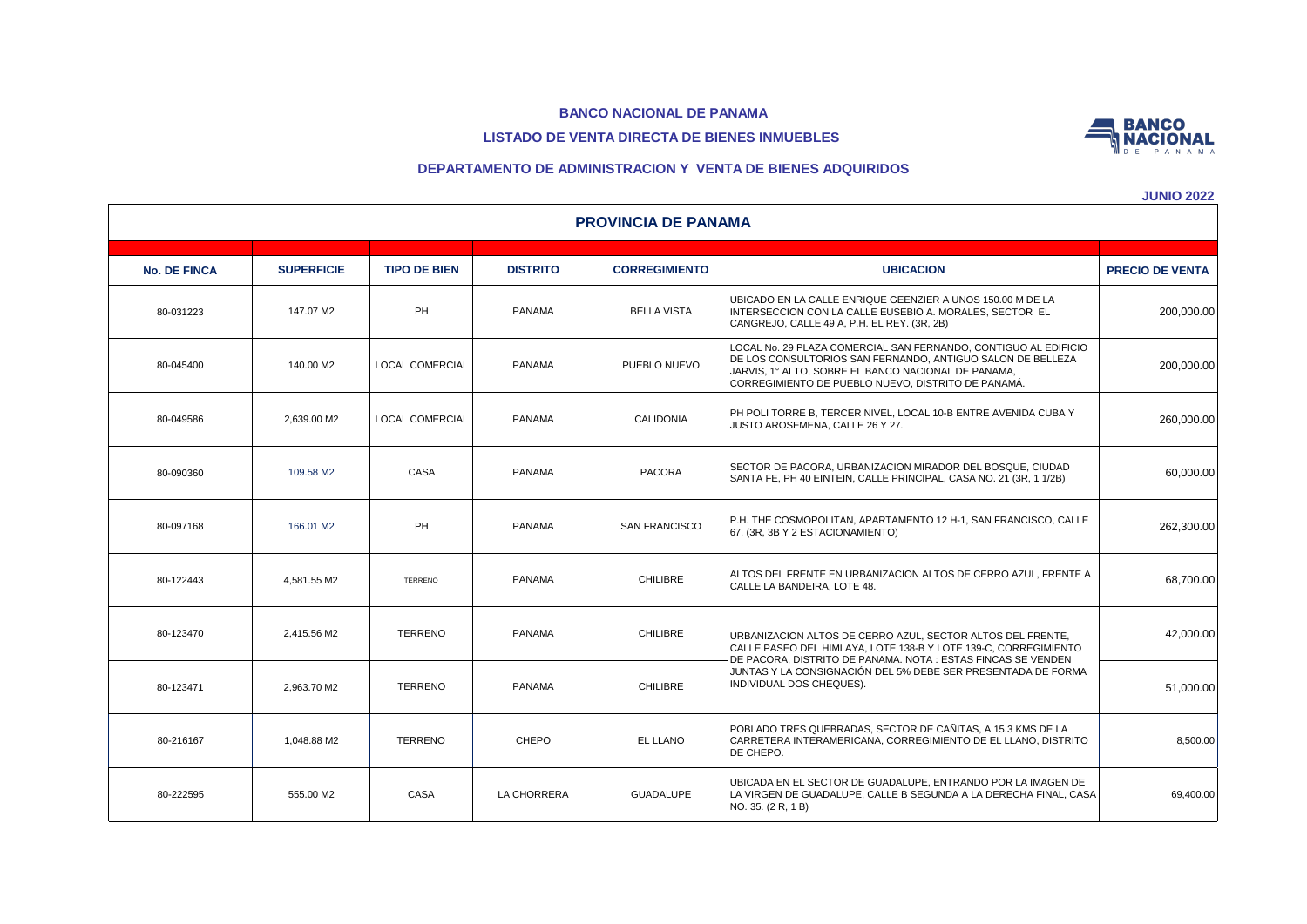**NDEPANAMA** 

# **DEPARTAMENTO DE ADMINISTRACION Y VENTA DE BIENES ADQUIRIDOS**

|--|--|

| <b>PROVINCIA DE PANAMA</b> |                     |                     |                                     |                      |                                                                                                                                                                                                                                                                                                                |                        |  |  |  |  |
|----------------------------|---------------------|---------------------|-------------------------------------|----------------------|----------------------------------------------------------------------------------------------------------------------------------------------------------------------------------------------------------------------------------------------------------------------------------------------------------------|------------------------|--|--|--|--|
| <b>No. DE FINCA</b>        | <b>SUPERFICIE</b>   | <b>TIPO DE BIEN</b> | <b>DISTRITO</b>                     | <b>CORREGIMIENTO</b> | <b>UBICACION</b>                                                                                                                                                                                                                                                                                               | <b>PRECIO DE VENTA</b> |  |  |  |  |
|                            |                     |                     |                                     |                      |                                                                                                                                                                                                                                                                                                                |                        |  |  |  |  |
| 80-240216                  | 193.29 M2           | CASA                | LA CHORRERA                         | PUERTO CAIMITO       | URBANIZACIÓN BRISA MAR. CALLE CARACOL Y CALLE CAROLINA, CASA 704<br>(2R, 1B)                                                                                                                                                                                                                                   | 33,100.00              |  |  |  |  |
| 80-253350                  | 760.00 M2           | CASA                | <b>JUAN DEMOSTENES</b><br>AROSEMENA | ARRAIJAN             | CASA<br>URBANIZACION VILLAS LAS PALMERAS, CALLE PRIMERA,<br>No. C-160, SECTOR LAS VILLAS DE ARRAIJÁN. (4R,4B)                                                                                                                                                                                                  | 175,000.00             |  |  |  |  |
| 80-303009                  | 150 HAS+5.829.00 M2 | <b>TERRENO</b>      | CHEPO                               | <b>TORTI</b>         | UBICADA EN TORTI ARRIBA, A 1.8 KM. DE LA CARRETERA INTERAMERICANA<br>HASTA LA PROPIEDAD DE LA FLIA. NUÑEZ. NOTA ACLARATORIA:<br>ACTUALMENTE NO SE CUENTA CON ACCESO DIRECTO AL PREDIO, EL<br>CUAL SE HACE POR MEDIO DE LA PROPIEDAD DE LA FLIA. NUÑEZ; DESDE<br>ESE PUNTO SE RECORRE 3 KM. HASTA LA PROPIEDAD. | 415,000.00             |  |  |  |  |
| 80-402772                  | 75.90 M2            | CASA                | PANAMA                              | <b>PACORA</b>        | RESIDENCIAL P.H. BRISAS DEL MIRADOR 1, CIUDAD SANTA FE, CALLE 11<br>IXORA, CASA NO.5, DISTRITO DE PANAMÁ. (2R, 1B)                                                                                                                                                                                             | 39,900.00              |  |  |  |  |
| 80-30174896                | 129.51 M2           | CASA                | <b>PANAMA</b>                       | <b>PACORA</b>        | URBANIZACIÓN CASTILLA REAL 2, CALLE 1ERA., CASA NO. 4, VIA QUE<br>CONDUCE A LA MESA DE SAN MARTIN. (2R, 1B)                                                                                                                                                                                                    | 44,500.00              |  |  |  |  |